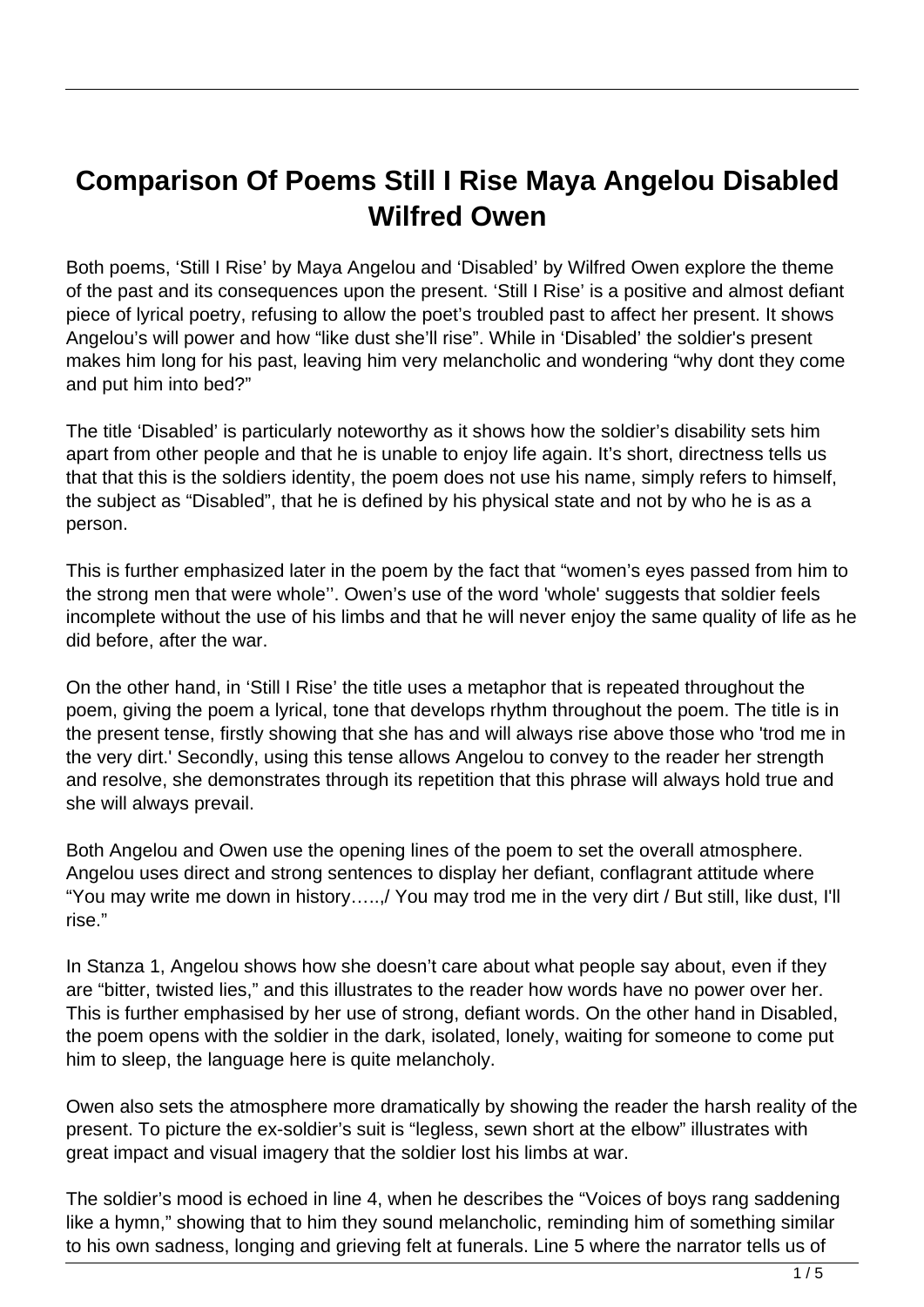"Voices of play and pleasure" show us how voices that would to most, sound joyful, to the soldier sound painful and remind him of what he has lost and of his memories of happier times when he himself was able to play just as these young boys are now. Grief is an underlying theme throughout the poem which contrasts with Angelou who uses her past to motivate her.

Lines 4 and 5 carry greater emphasis, indicating to the reader the depth of the soldier's depression through the use of repetition of the word "Voices" at the beginning of each line. They give a sense of overwhelming noise surrounding the soldier who cannot escape these sad voices which could also imply his own voice in amongst them, telling him how much he has lost and how hopeless his life is now.

The contrast between the outlooks of the narrators of the poems are further emphasised in stanza 2. In "Still I Rise" Maya's confident and positive attitude is a stark contrast to the sad soldier reminiscing about his past. Angelou uses imagery of such grandeur and strength, telling us of her 'oil wells/Pumping in my living room", and in this we see how opposed the perceptions and attitudes of the two narrators are. Angelou answers her "oppressors' with her "sassiness" and she seems amused by how they are "beset with gloom", while Owen creates vivid imagery describing "how slim / Girls' waists are," yet these memories of joy are described in a depressing forlorn tone because he has no chance of being with a woman, which the reader is continuously reminded of. This continues in Stanza 3, where Owen describes how "There was an artist silly for his face," telling the reader how handsome and sought after he was, but how he has lost it all now as he is "Disabled." The stanza is heavy with regret for his past decision to join the war.

Both writers use repetition in their poems to emphasize key points in their respective poems. In 'Still I Rise' Angelou repeats the phrase "I rise" throughout the poem particularly in the last stanza. Maya Angelou was renowned for her perseverance and in this poem she shows how she has the strength to stand up in the face of oppression. Her use of repetition ensures that her message will stick in the reader's mind and acts as a 'backbone' to the poem. Furthermore, the poem ends with an emphasis upon her strength and helps to conclude the message of her poem; despite the adversities she faces, she will rise.

Meanwhile, the use of repetition in 'Disabled' shows Owen's disdain and anger towards the military system and the pressures of society. The soldiers joined the army after attending a football match, showing how unaware they were of the significance or consequences joining the army had. The repetition of the word 'after' shows that he joined after such an insignificant event in contrast to the major life decision that he was making, further amplifying the casualness of his decision. Owen is trying to illustrate how the enthusiasm of society for war, without any regard for its consequences, can create unrealistic expectations which can often ruin lives.

In this poem, the soldier represents the many, "He sat in a wheeled chair," in this Owen uses anonymity at the beginning of the poem with the pronoun "He" which means it could be any of the many soldiers returning from war. Furthermore, we learn nothing more about the identity of the soldier, not even his name, this again shows how society did not understand war, what it meant and how it would affect the population at large.

Stanza 4 of each poem is particularly interesting as they both explore the expectations of society. In 'Still I Rise' as an african-american women at the time mainstream society wanted her to have a " Bowed head and lowered eyes", whilst in Disabled the soldier is carried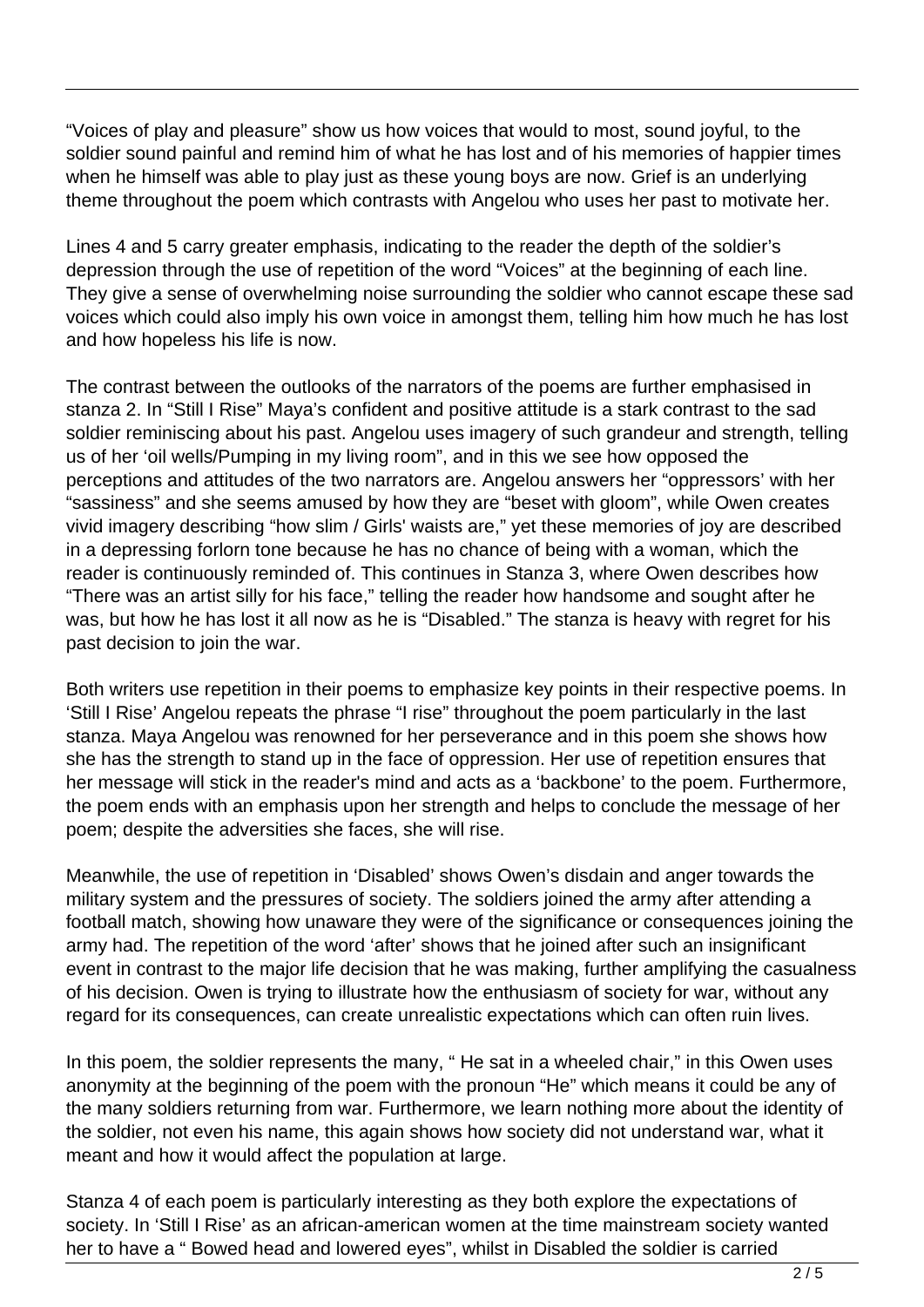shoulder-high, after only scoring a goal. In these simple sentences we see the parallel between being a white male, and a colored female at that time. The white male was always celebrated and dominant in his achievements, while no matter the achievements of the 'coloured female', society wanted her to be hidden, broken and of course subservient. Yet despite these expectations of society, both narrators have gone against them and we see Angelou defiant and clear in her ambition while the soldier feels like his disability has robbed him of his place in society and life.

In stanza 3, Owen shows the mental aging of the soldier in the lines "For it was younger than his youth, last year. / Now, he is old; his back will never brace;" The use of a hyperbole here shows the lasting effect of war and how the soldier will never enjoy the same quality of life as he has been mentally and physically scarred by the effects of war. This is in stark contrast to the soldier's past, prior to when he joined the military, which is described in enticing detail. Before the soldier went to war "girls glanced lovelier". This use of alliteration amplifies the significance of the enchanting beauty of the soldier's glory days.

Maya Angelou also combines the use of several poetic devices in ''Still I Rise' to paint a vivid picture. However, in contrast to Owen's melancholic despair, Angelou tells the reader of her endurance, hope and strength. Angelou particularly uses nature as a semantic field, this is especially evident in verse three, when she says "Just like moons and like suns, / With the certainty of tides,/ Just like hopes springing high, / Still I'll rise." - Here Angelou is trying to say just like the moon and sun rise and set, her courage can be relied upon and will help her overcome those who oppress her in a repetitive cycle. Her courage and determination are as inevitable as the passage of time, as marked by the lunar and solar cycles and the natural ebb and flow of the tides.

Angelou's also uses tone to evoke clear emotions, ranging from anger/ sympathy to her and hope in the future in the reader. Her tone is inconsistent through the poem, with the narrative voice ranging from annoyed in line 2, "With your bitter, twisted lies" and sassy to optimistic and cheerful, for example in line 19 "Cause I laugh like I've got gold mines". This varying tone indicates the tumultuous journey her life has taken her through. Although the direct tone changes from stanza to stanza the reader can still pick up Angelou's underlying, consistent tone which is challenging and feisty. This shows the determination of the poet to ensure her message heard refusing to allow her oppressors to win in keeping her silent.

The tone Owen uses throughout the poem is one of loss and melancholy. This is evidently displayed in the despairing tones used by the soldier to describe his present and the depressive longing with which he describes his past. We feel a strong sense of loss in Stanza 2. He begins the stanza by describing the atmosphere of the town which"...used to swing so gay ". The use of this enjambment makes the reader clearly understand how happy and light things used to be and how much the soldier is hanging onto these lost memories. This contrasts greatly with the declarative sentence in line 10, where we the readers are told this was "In the old times, before he threw away his knees.".

In stanza three, Owen says "He's lost his colour very far from here," the fact that his face had lost all its color, indicates that his life has been poured out of him during the war, through the loss of his limbs — the soldier feels that half of his life is already over. The line 'And leap of purple spurted from his thigh' constitutes a dramatic climax with the use of the assonance of "p". It signifies that the energy and vigour of the young man is now gone, and given the way the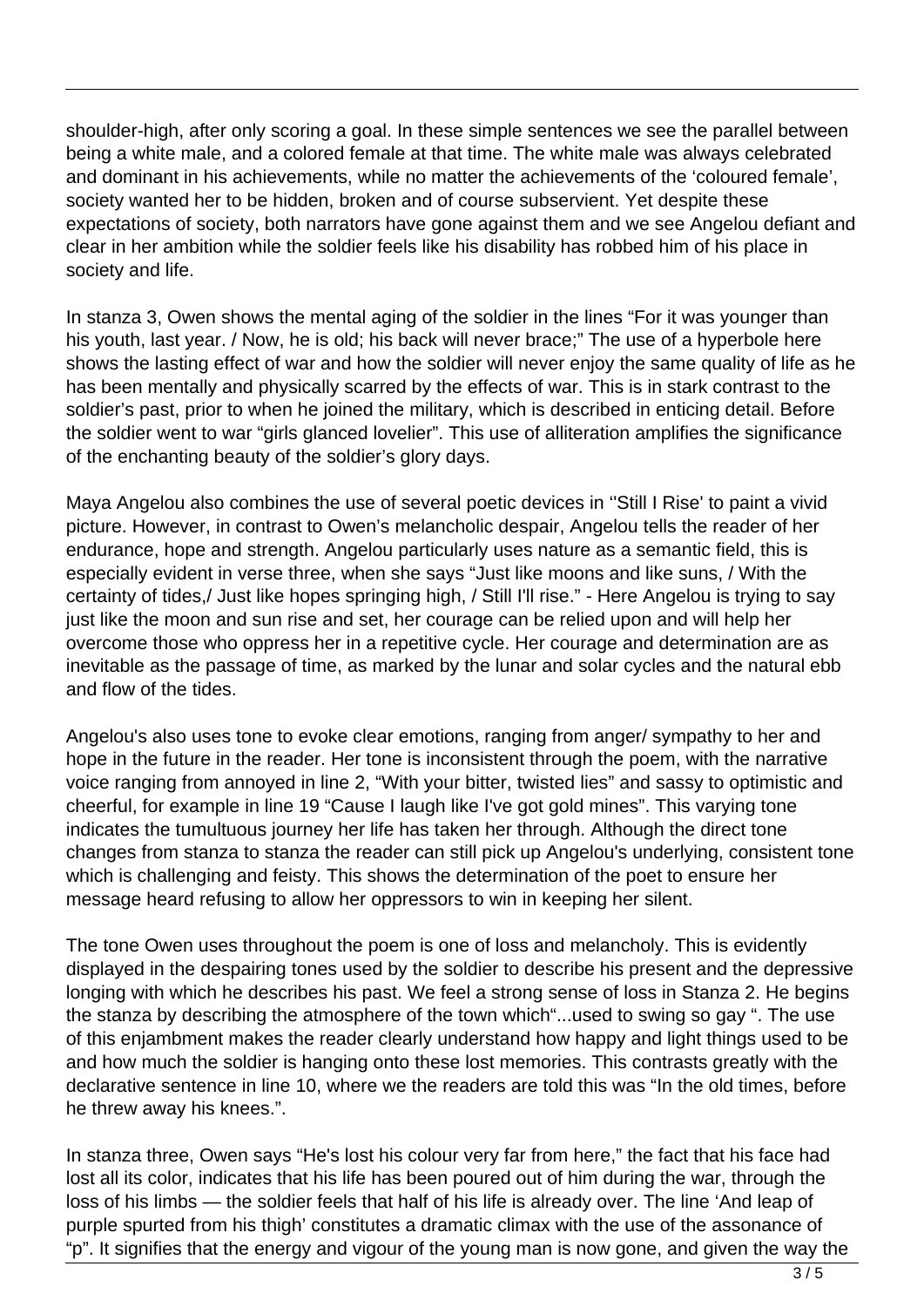soldier is now described, in his place is an old man. The rhythm/pace is quite fast, with assonantly rhymed 'spurt' and 'purple'. (Semantic field of colour imagery - Grey blue purple)

Owen also uses metaphors and personification, "Till gathering sleep had mothered them from him", where sleep is personified as a mother gathering her children to her at the end of the day. It is a gentle metaphor which evokes deep pity in the reader for a man who is cold and tired and yet unable to leave or change his position until someone remembers that he needs putting to bed. This line is very effective as it also shows the reader that the soldier has very little comfort and it is only when he sleeps does he find any comfort as the sleep from the voices (and thoughts) that trouble his mind.

Both poets use the organisation and layout of their poems to depict to the reader and clear journey through the past and the present of the protagonists. The poem 'Still I Rise' in organised quatrains until we reach the seventh stanza, after which there is no regularity to the structure. The eighth and ninth stanza have six and nine lines respectively. This symbolizes how now, later in life, the poet is free from those who oppressed her. The repetition of 'I rise' is also a statement of liberation. The abcb rhyming system becomes an ababcc in stanza eight forms and in stanza nine ababccbbb. example?

In 'Disabled', the poem is divided into two separate sections; his life before the war began and the reality of life after the war. This is shown by the fact that the language in 'Disabled' changes from the joyous description of his youth to the more morbid diction of the present.

In the last stanza of each poem the respective poets talk about the future. The juxtaposition between the pejorative language in Disabled and the ameliorative language in 'Still I Rise' clearly indicates to the reader the direction of the lives of our protagonists and how they are choosing to move forward through life. At the end of 'Still I Rise' Angelou is looking forward to the future, leaving behind the "nights of terror and fear" in the past, rising up, filled with hope. While on the other hand, in 'Disabled', the soldier "will spend a few sick years in institutes" , the soldier does not look forward to the future, and waits "for dark" which is a euphemism for death.

Angelou-

Words have no power over her

LANguage

Expand on poetic devices used and how

In conclusion, both poems give us an interesting depiction of society and its views and morals at the time and even more interestingly, 'Still I Rise' by Maya Angelou and 'Disabled' by Wilfred Owen explore the theme of the past and its effects on the present and the future.

In Disabled grief and loss is an underlying theme throughout the poem, Owen explores how the soldier feels his disability sets him apart from other people, and how the soldier has mentally aged beyond his physical age due to the experiences he has suffered through. Owen takes the reader on a vivid journey of images of his present and his past to evoke strong emotion in the reader and his melancholic tone of loss leads the reader to feel exceptional empathy for the